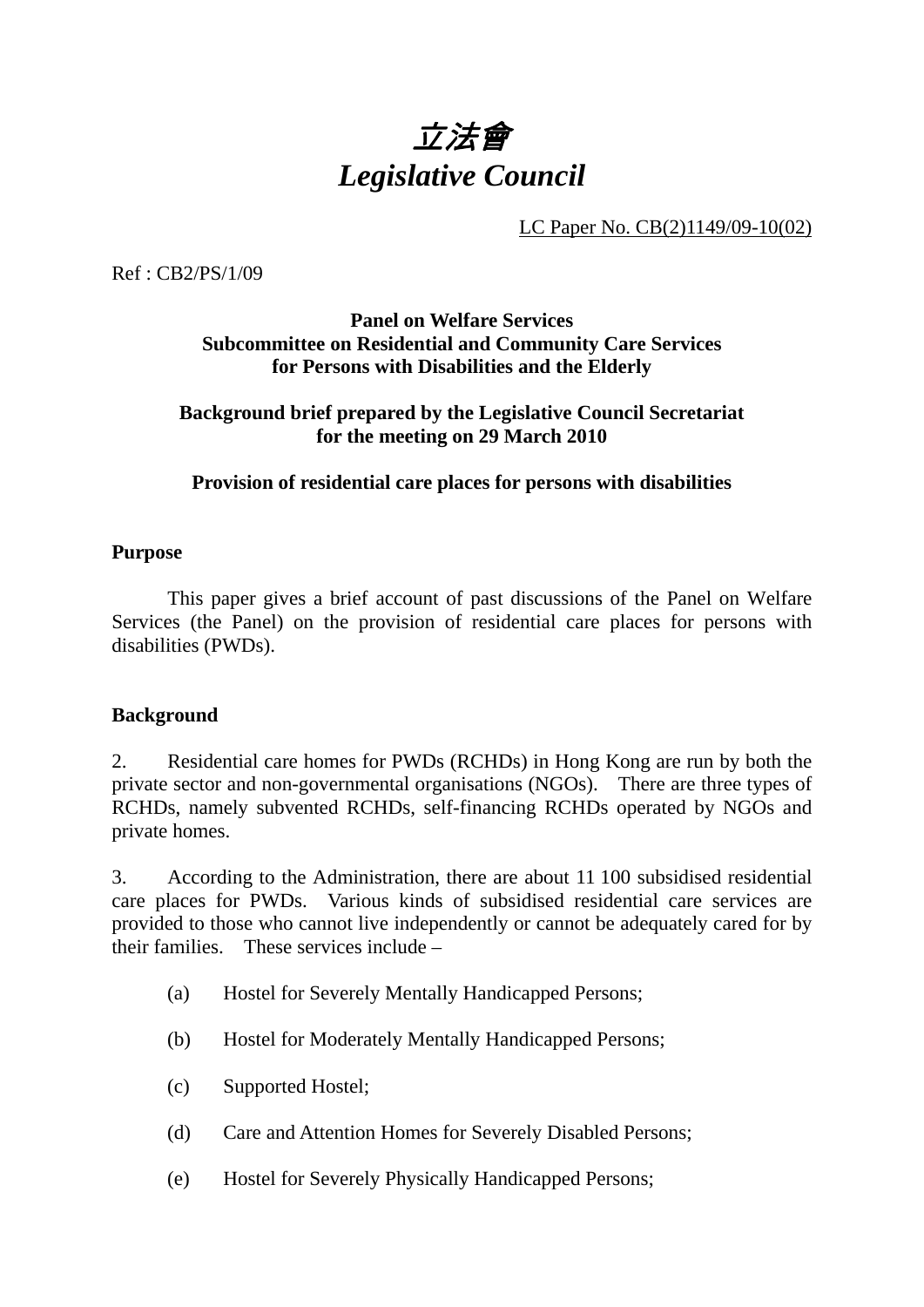- (f) Long Stay Care Home;
- (g) Halfway House;
- (h) Care and Attention Home for the Aged Blind;
- (i) Small Group Home for Mildly Mentally Handicapped Children/Integrated Small Group Home;
- (j) Residential Special Child Care Centre; and
- (k) Integrated Vocational Training Centre (Residential Service).

4. As at January 2010, there were about 2,900 reported places (with 70% enrolment rate) in 54 private RCHDs known to the Social Welfare Department (SWD). According to the profile of 1,806 residents as gathered from the operators of 48 private RCHDs in a survey conducted in May 2009, 94% of private RCHD residents were persons with mental illness and/or mental handicap (54% were ex-mentally ill persons, 29% were persons with mental handicap, and 11% were persons with mental illness and mental handicap).

5. In accordance with the 2007 Rehabilitation Programme Plan (RPP), the Government has adopted a three-pronged approach to encourage participation from different sectors in providing diversified residential care services for PWDs, viz –

- (a) regulating RCHDs through a statutory licensing scheme, so as to ensure their service quality on one hand and help the market develop residential care homes of different types and operational modes on the other;
- (b) supporting NGOs to develop self-financing homes; and
- (c) continuing to steadily increase the number of subsidised residential care home places.

# **Deliberations by members**

# Standardised Assessment Mechanism for Residential Services for PWDs

6. The Administration informed the Panel at the meeting on 5 January 2004 of the development of a standardised assessment tool by SWD for admission to RCHDs, as subsidised places were non-means-tested. With effect from 1 January 2005, all applicants for subvented residential services for PWDs must be assessed by the Standardised Assessment Mechanism for Residential Services for PWDs to ascertain their residential service needs before they were put on the central waiting list or admitted to their required service units. The Panel further discussed the implementation progress of the Mechanism on 14 June 2004 and 21 March 2006.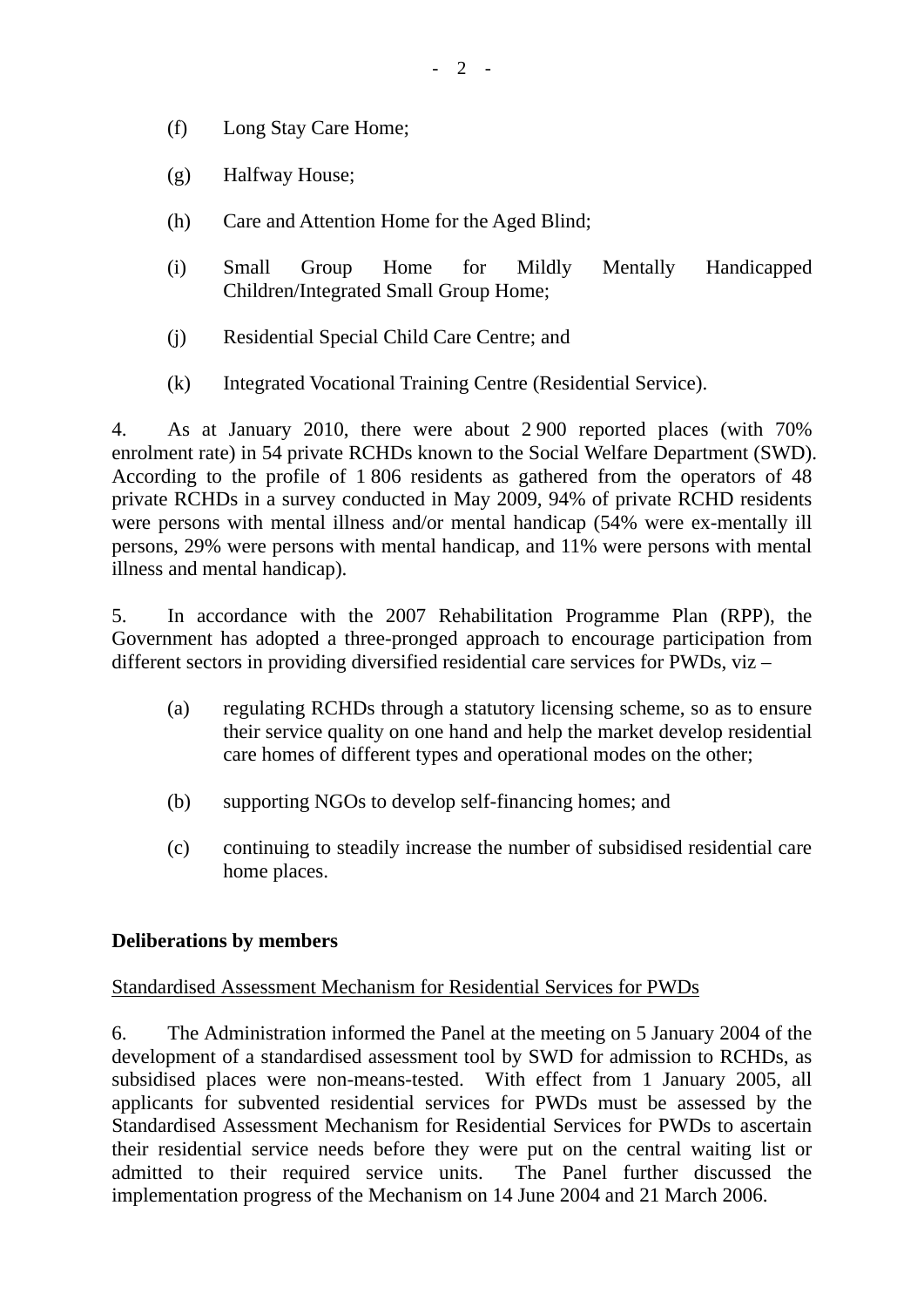7. Members generally welcomed the idea of a standardised assessment tool to identify the needs of PWDs for residential service with a view to matching their needs with the appropriate levels and categories of service. Some members also considered that the assessment tool would not help in addressing the shortage of residential places. Responding to the concerns about the introduction of the assessment tool might turn PWDs away from residential services, the Administration stressed that the assessment tool was intended for streaming purpose and was not meant to replace the in-depth assessments conducted by professionals for the training and care of PWDs. Appropriate day training and community support services would be arranged if the PWDs concerned did not require residential services or if residential placement was not immediately available.

# Waitlisting situation of subsidised residential places for PWDs

8. The inadequacy of subsidised RCHD places to meet the needs of PWDs had been high on the Panel's agenda. Members took the view that the Administration should set out the pledge of providing subsidised residential places to eligible PWDs so as to shorten the waiting time.

9. At the Panel meeting on 9 July 2007 when members discussed RPP which set out the strategic directions and key suggestions in each programme area of rehabilitation services, members generally expressed disappointment at the absence of concrete implementation details about the RPP recommendations. They requested the Administration to map out concrete measures to enhance the rehabilitation services for PWDs, including residential care services. The Administration advised that it would continue its efforts to bid for more resources to increase the supply of subvented residential places for PWDs. However, the provision of additional RCHDs would depend on the availability of suitable sites/premises.

10. Members generally considered that notwithstanding the difficulty of identifying suitable sites for new RCHDs, the Administration should come up with a plan on the target number of additional residential places for PWDs to be provided each year. To address the shortage of suitable premises, the Administration should include the provision of residential services for PWDs in its town planning.

11. The Administration explained that attempts had been made by SWD to turn vacant premises in public housing estates into residential homes for PWDs, but such proposals were often met with local opposition. As such, SWD had to look for idle properties, such as unused schools and staff quarters, located in the remote areas for constructing homes for PWDs.

12. According to the supplementary information on the 2007 RPP provided by the Administration after the meeting, an additional funding of \$3.3 million would be made available in 2007-2008 for providing 490 additional residential places. In parallel, the Administration would bid for more resources and identifying suitable venues for additional residential places for 2008-2009, and had liaised with the relevant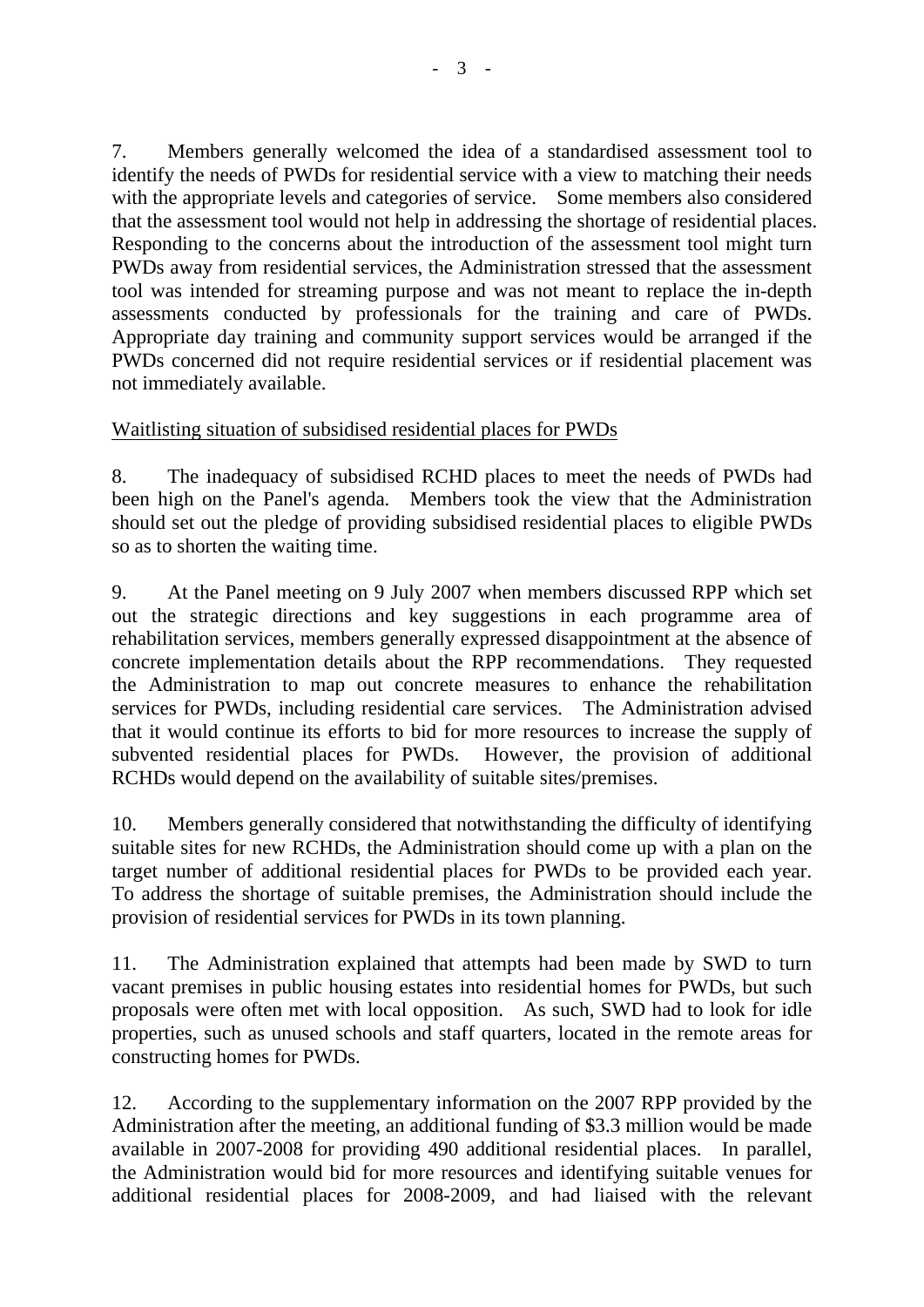authorities in town planning and housing to strive for suitable medium-term and long-term venues for hostels and rehabilitation facilities for PWDs. The Administration would also continue to support the development of self-financing RCHDs operated by NGOs, including assisting NGOs to identify suitable sites/premises and apply for funding for alteration and renovation.

13. At its meeting on 12 November 2007, when the Panel was consulted on the proposals of setting up two new Integrated Rehabilitation Services Centres (IRSCs) for PWDs, members noted that the average waiting time for Hostel for Severely Mentally Handicapped Persons in 2006-2007 was as long as 83 months. The Panel held a strong view that the waiting time for RCHD places was unacceptable. In the absence of a regulatory framework, the quality of the private RCHDs varied greatly, and therefore PWDs preferred to wait for subsidised residential care places. Members urged the Administration to provide more subvented residential care services for PWDs, set specific targets to shorten the waiting time for such services and expedite the introduction of a licensing scheme for RCHDs. Some members suggested that consideration should be given to converting vacant Government premises and schools into subvented RCHDs and buying places from private RCHDs.

14. The Administration advised that it was aware of the problem and had accorded priority to the provision of new subvented residential care places for PWDs. However, the provision of additional RCHDs would also depend on the availability of suitable premises. On some occasions, the proposed projects could not be proceeded with right away on account of objection by the local communities. The Administration further advised that it would consider buying places from private RCHDs after the introduction of the licensing scheme.

15. In the light of members' grave concern about the long waiting time for subvented RCHD places, the Panel decided to write to the Chief Secretary for Administration (CS) and the Financial Secretary requesting the Administration to formulate a long-term plan and set specific targets for the provision of residential care services for PWDs, and to allocate additional resources for the purpose. In his reply, CS advised that the Administration adopted a three-pronged approach, as set out in the 2007 RPP, to expedite the waiting time for residential services and day services for PWDs. An additional \$33 million had been allocated for providing 490 additional residential places in 2007-2008 and SWD was actively identifying suitable premises for such places, including vacant schools.

16. When the Panel was consulted on 11 May 2009 on the proposals of setting up another two new IRSCs, members noted that the average waiting time for Hostel for Severely Physically Handicapped Persons in 2008 was as long as 106.8 months. Given that only 490 subvented residential care places would be provided in 2010 through the two new IRSCs and 181 residential care places would be provided through other projects in the coming two years, the Panel held a strong view that the provision of subvented residential care services for PWDs should be expedited to shorten the average waiting time to a reasonable time frame.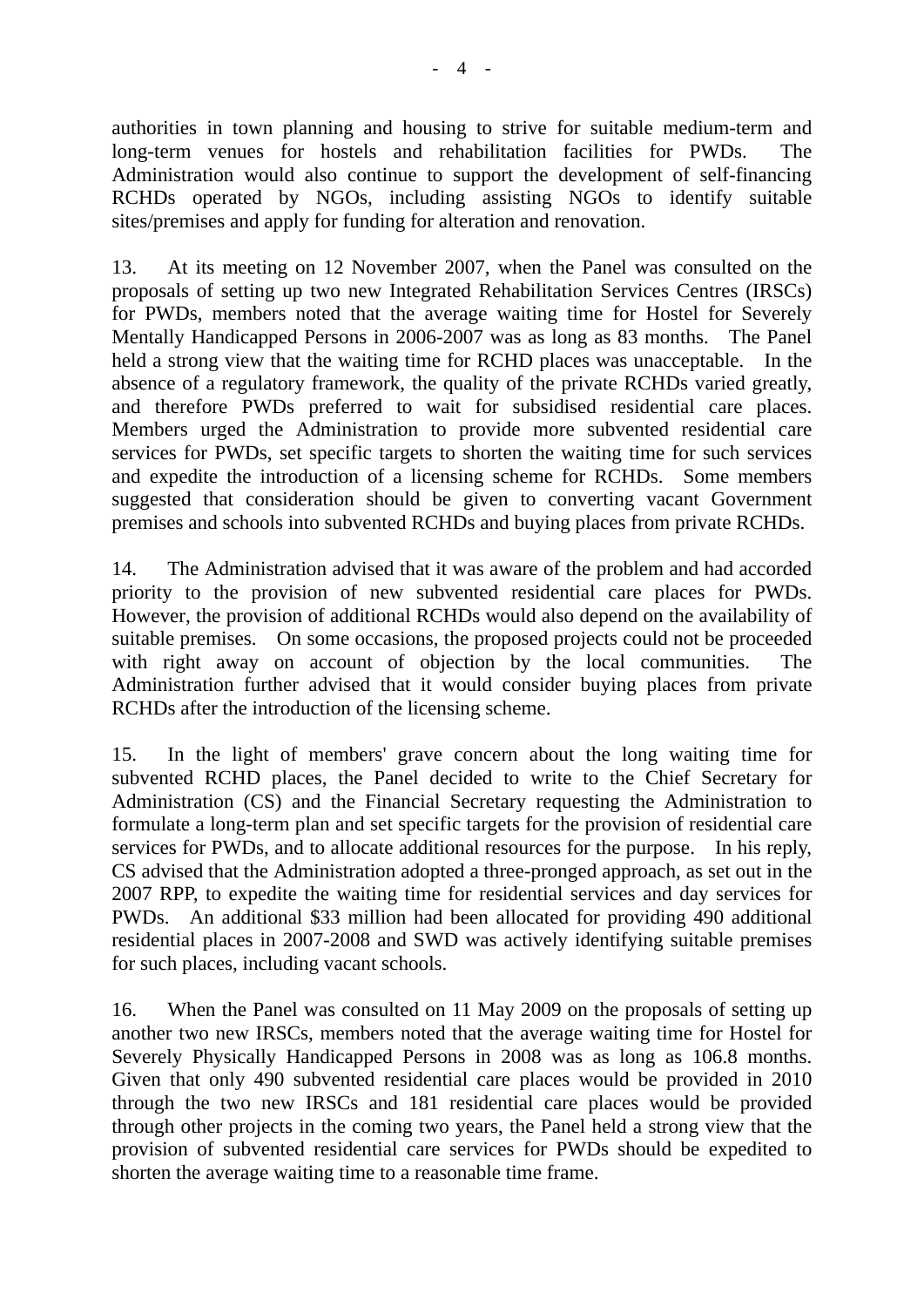17. The Administration assured members that it had endeavoured to increase the number of and shorten the waiting time for residential care places for PWDs. Notably, it would continue to liaise with other authorities in town planning to strive for suitable long-term venues for RCHDs as well as study the viability of turning vacant premises into RCHDs. The Panel decided to write to the Secretary for Education (SED) and the Government Property Administrator to enlist their support in identifying suitable vacant premises for conversion into RCHDs. In his reply, SED advised that the Education Bureau had started since 2007 to share with other bureaux and departments the list of vacant school premises not suitable for school or other educational uses.

#### Initiatives under the 2009-2010 Policy Address

18. At its meetings on 22 October and 14 December 2009 when members were briefed on the policy initiatives announced in the Chief Executive's Policy Address 2009-2010 in respect of the provision of additional subsidised residential care places for PWDs, members noted that the Administration had over the past three years provided 517 additional subsidised places in RCHDs. It expected to provide 671 additional places in the coming two years, including the setting up of two IRSCs in Kwai Chung and Ho Man Tin, providing a total of 490 residential care places. In addition, it had earmarked sites for the construction of new RCHDs in another six development projects in the longer run.

19. Members were also advised that the majority of PWDs on the waiting list for subsidised residential care places were receiving various day training, vocational rehabilitation and community support services provided by NGOs under SWD's subvention. Through the provision of rehabilitation services in accordance with individual needs, PWDs were given the necessary support and assistance which enabled them to continue to live in the community while relieving the burden on and the stress of their families or carers.

# Introduction of a statutory licensing system for RCHDs

20. The Panel has been following up closely on the quality of services in private RCHDs, in particular the maltreatment of residents by unqualified staff in private homes. Members took the view that the poor quality of some private RCHDs had led to the waitlisting situation of subsidised RCHD places. To enhance the service quality, members strongly urged the Administration to consider introducing legislation and setting up a licensing system to regulate the operation of private homes.

21. As the licensing scheme would apply to all subvented homes, self-financing homes operated by NGOs as well as private homes, the Administration advised that it would need to consider the appropriate licensing requirements, taking into account the special circumstances of these homes. Given that it took time to prepare for the licensing legislation, the Administration would introduce a Voluntary Registration Scheme as an interim measure to enhance their service quality.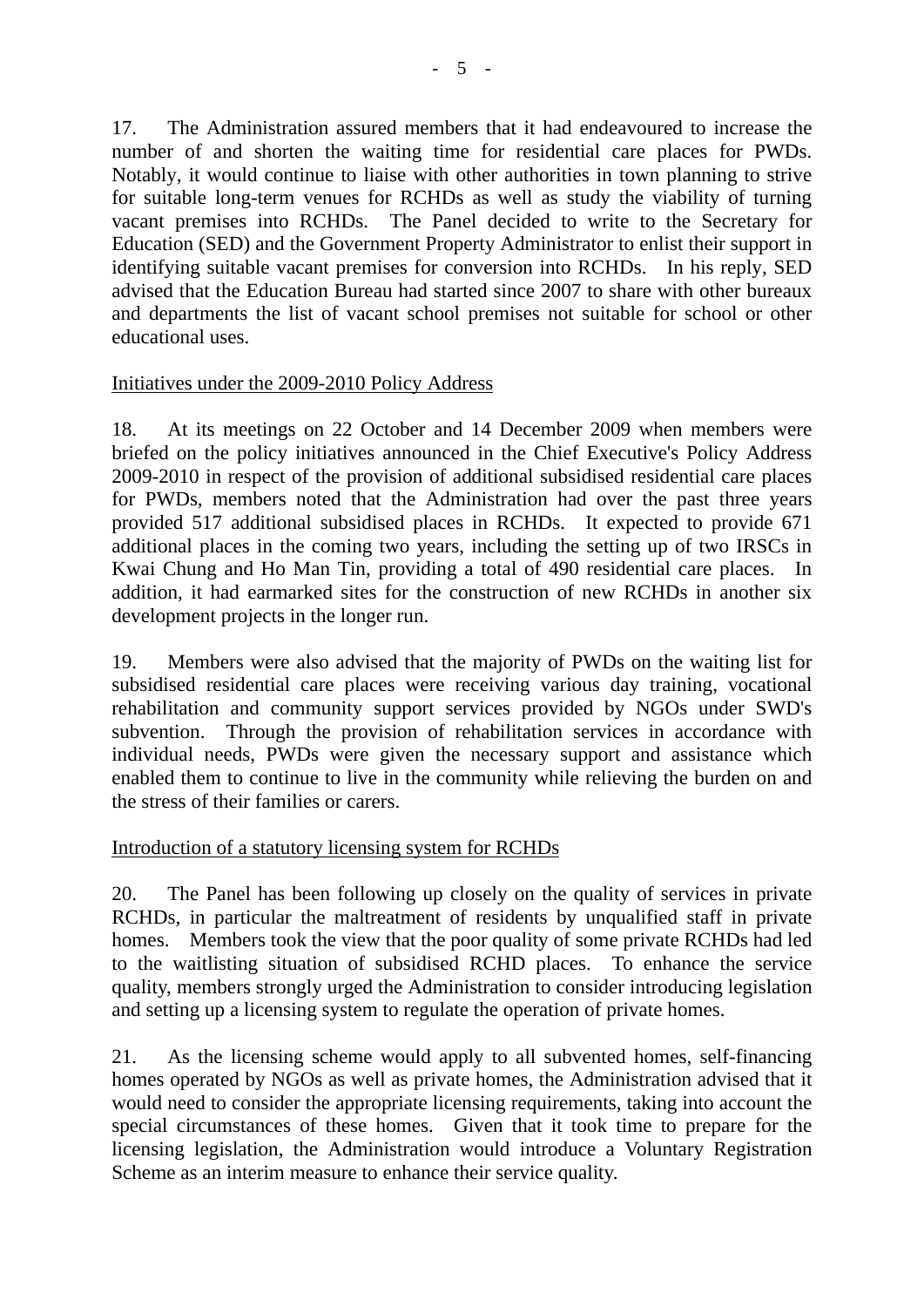22. The Panel was updated on the progress of introduction of the licensing scheme on 11 June 2007, 8 May 2008, and 12 January and 25 February 2009. Members were advised that to speed up the process of legislative work, the Administration was taking parallel action to examine the legal and related issues pertaining to the licensing regime. The Administration stressed that it aimed to introduce a Residential Care Homes (Persons with Disabilities) Bill to the Legislative Council (LegCo) in the 2008-2009 session. The Panel was subsequently advised that the Administration would postpone the introduction of the Bill to LegCo to the 2009-2010 session given that the Bill would comprise a large number of provisions and entail consequential amendments to other ordinances, thereby necessitating the deliberation of related policy issues.

23. The Administration will update the Panel on the progress of the preparation of the Residential Care Homes (Persons with Disabilities) Bill on 12 April 2010.

# Pilot Bought Place Scheme (BPS)

24. To help the market develop more service options and increase the overall supply of subsidised residential places for PWDs, the Administration planned to introduce a pilot BPS as a complementary measure prior to the implementation of a statutory licensing system. This served to encourage operators to upgrade the service standard of these homes through enhanced requirements in staffing and space standard, help the market develop more service options for PWDs, and increase the supply of subsidised residential care places.

25. At its meeting on 8 February 2010, the Panel was consulted on the framework on the pilot Bought Place Scheme. Members were advised that SWD would adopt a two-phase approach in purchasing BPS places over the four-year pilot period, with an initial purchase of around 100 places in the first year, building up to a total of 250 or 300 from the second year onwards. BPS placement would be offered to those being waitlisted for Long Stay Care Home or Hostel for Moderately Mentally Handicapped Persons. The Panel received views from 19 deputations at the special meeting on 13 March 2010.

26. Members were also advised that SWD would further consult the private RCHD sector and relevant stakeholders on the operational details of the pilot BPS, with a view to seeking funding allocation from the Lotteries Fund in May 2010 for implementing the Scheme in 2010-2011. Mid-term reviews would be conducted to keep track of progress and refine the operational details as appropriate.

27. Given that the entire home was required to comply with the upgraded standards under the pilot BPS irrespective of the number of places to be bought, members generally considered that it would be financially viable for private RCHD operators to join the Scheme only if a reasonable percentage of the recognised capacity was to be bought. The Administration advised that the number of places to be bought under the pilot BPS in each home was proposed to be capped at 50% of its recognised capacity. SWD would consider suitable adjustment to the number of places to be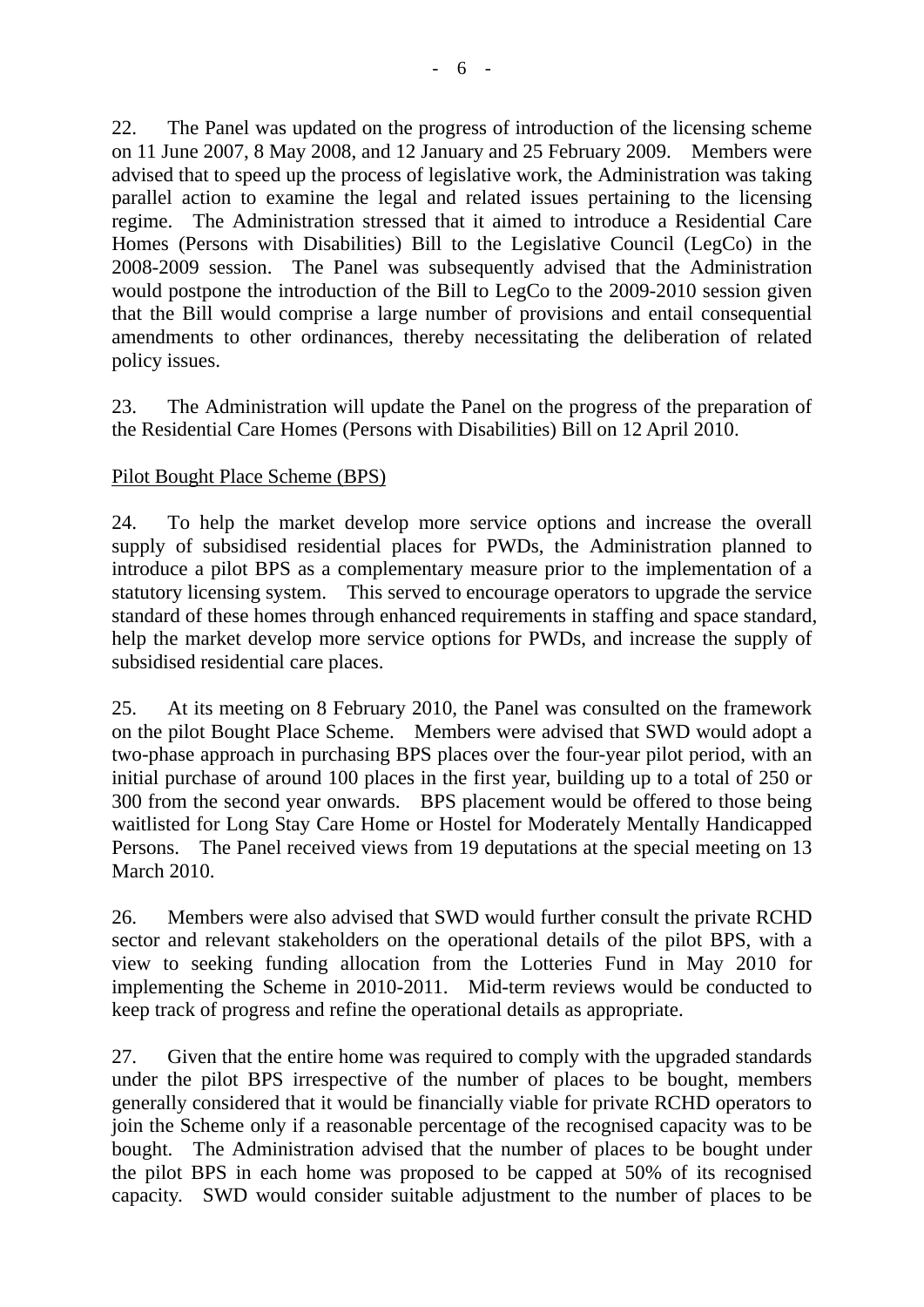purchased having regard to the response of service users, the number of new homes coming on stream, the quality of places to be provided by and the response of private RCHDs. SWD would further consult the private RCHDs on their operating costs in determining the appropriate level of the contract price.

28. While welcoming the introduction of the pilot BPS, members stressed that the Government should devise a long-term plan to shorten the waitlisting situation for subsidised RCHD places. To alleviate the problem, members took the view that the Administration should actively consider the provision of an allowance for home carers of PWDs to provide an additional option for PWDs to be taken care of at home and to relieve the stress and financial burden of family carers of PWDs. A motion urging the Administration to launch immediately a scheme for payment of an allowance for home carers of PWDs was passed at the Panel meeting on 8 February 2010.

#### **Relevant papers**

29. A list of relevant papers is at the **Appendix**. Members are invited to access the Legislative Council website at http://www.legco.gov.hk/ for details.

Council Business Division 2 Legislative Council Secretariat 23 March 2010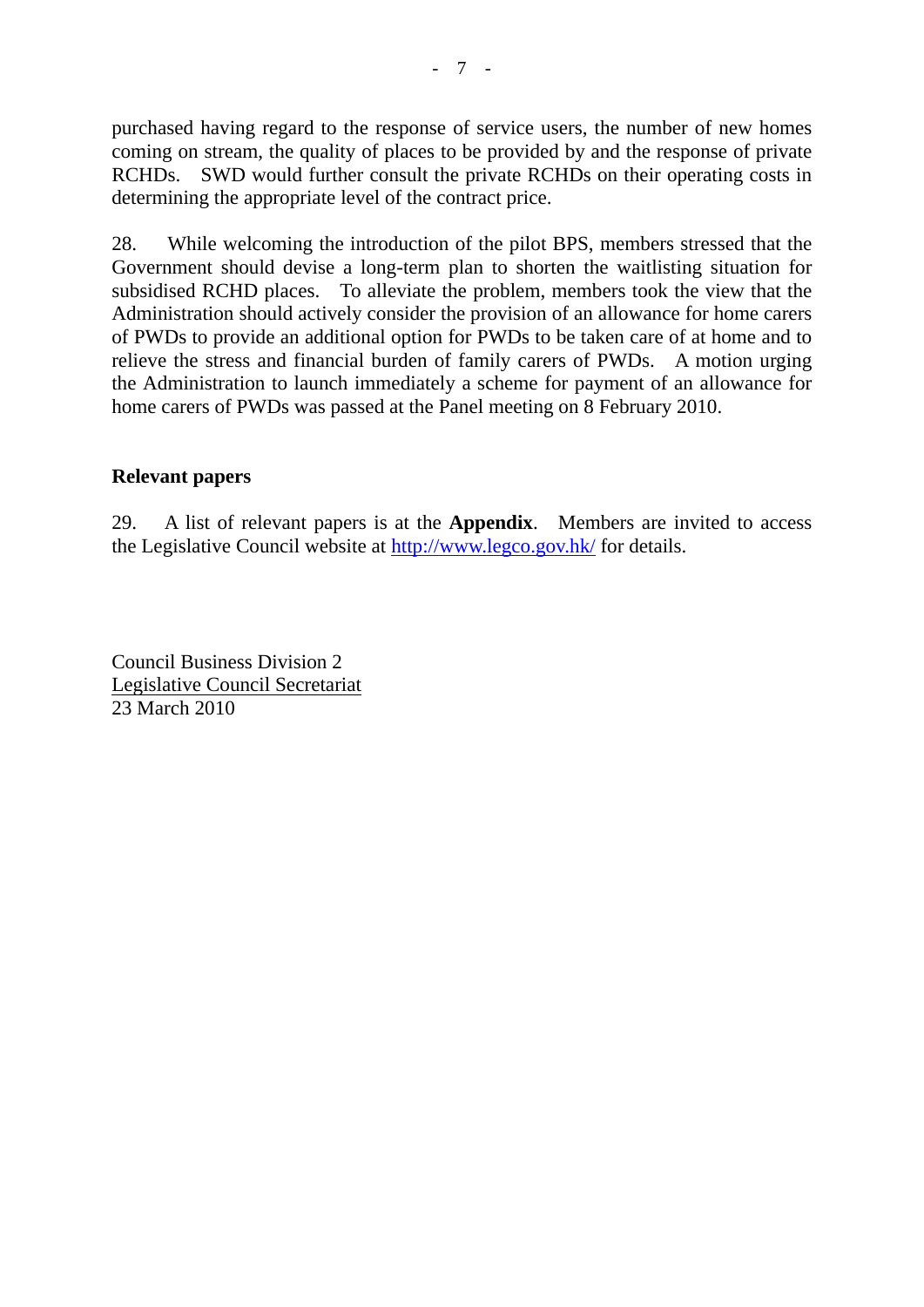# **Appendix**

| <b>Meeting</b>   | <b>Meeting Date</b> | <b>Papers</b>                                                      |
|------------------|---------------------|--------------------------------------------------------------------|
| Panel on Welfare | 5 January 2004      | <b>Administration's Paper</b>                                      |
| Services         |                     | LC Paper No. CB(2)847/03-04(03)                                    |
|                  |                     | Minutes of meeting                                                 |
|                  |                     | LC Paper No. CB(2)2261/03-04                                       |
|                  | 14 June 2004        | <b>Administration's Paper</b>                                      |
|                  |                     | LC Paper No. CB(2)2695/03-04(03)                                   |
|                  |                     | Minutes of meeting                                                 |
|                  |                     | LC Paper No. CB(2)3160/03-04                                       |
|                  | 21 March 2006       | <b>Administration's Paper</b>                                      |
|                  |                     | LC Paper No. CB(2)1389/05-06(04)                                   |
|                  |                     | Minutes of meeting                                                 |
|                  |                     | LC Paper No. CB(2)1873/05-06                                       |
|                  | 11 June 2007        |                                                                    |
|                  |                     | <b>Administration's Paper</b><br>LC Paper No. CB(2)2046/06-07(03)  |
|                  |                     |                                                                    |
|                  |                     | Minutes of meeting<br>LC Paper No. CB(2)2600/06-07                 |
|                  |                     |                                                                    |
|                  | 9 July 2007         | <b>Administration's Papers</b>                                     |
|                  |                     | LC Paper Nos. CB(2)2348/06-07<br>$(01)$ and CB $(2)2768/06-07(01)$ |
|                  |                     | Minutes of meeting                                                 |
|                  |                     | LC Paper No. CB(2)131/07-08                                        |
|                  | 12 November 2007    | <b>Administration's Papers</b>                                     |
|                  |                     | LC Paper Nos. CB(2)254/07-08(04)                                   |
|                  |                     | and CB(2)1003/07-08(01)                                            |
|                  |                     | Minutes of meeting                                                 |
|                  |                     | LC Paper No. CB(2)521/07-08                                        |
|                  |                     | Letter of the Panel Chairman dated                                 |
|                  |                     | 16 November 2007 and the reply                                     |
|                  |                     | from the Chief Secretary for the                                   |
|                  |                     | Administration dated 11<br>January<br>2008                         |
|                  |                     | LC Paper No. CB(2)863/07-08(01)                                    |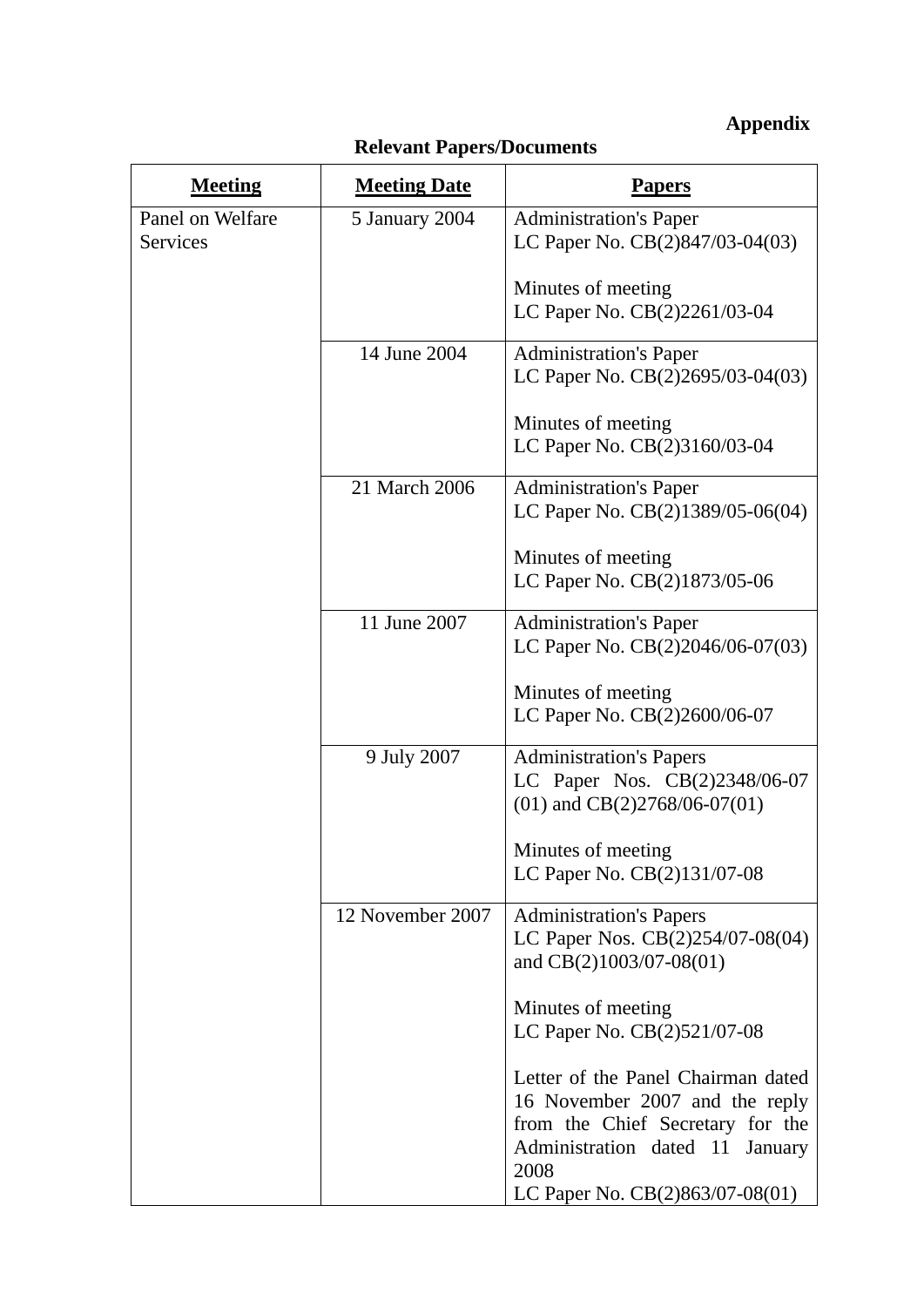| <b>Meeting</b> | <b>Meeting Date</b> | <b>Papers</b>                                                                                                                                 |
|----------------|---------------------|-----------------------------------------------------------------------------------------------------------------------------------------------|
|                | 8 May 2008          | <b>Administration's Paper</b><br>LC Paper No. CB(2)1798/07-08(01)                                                                             |
|                |                     | Minutes of meeting<br>LC Paper No. CB(2)2812/07-08                                                                                            |
|                |                     | Reply from the Chief Secretary for<br>Administration<br>the<br>Panel<br>to<br>Chairman dated 27 June 2008<br>LC Paper No. CB(2)2490/07-08(01) |
|                | 12 January 2009     | <b>Administration's Paper</b><br>LC Paper No. CB(2)560/08-09(04)                                                                              |
|                |                     | Minutes of meeting<br>LC Paper No. CB(2)764/08-09                                                                                             |
|                | 25 February 2009    | Minutes of meeting<br>LC Paper No. CB(2)2359/08-09                                                                                            |
|                | 11 May 2009         | <b>Administration's Paper</b><br>LC Paper No. CB(2)1451/08-09(03)                                                                             |
|                |                     | Minutes of meeting<br>LC Paper No. CB(2)1710/08-09                                                                                            |
|                |                     | Reply from the Secretary<br>for<br>Education to the Panel Chairman<br>dated 5 June 2009<br>LC Paper No. CB(2)1862/08-09(03)                   |
|                | 22 October 2009     | <b>Administration's Paper</b><br>LC Paper No. $CB(2)6/09-10(01)$                                                                              |
|                |                     | Minutes of meeting<br>LC Paper No. CB(2)379/09-10                                                                                             |
|                | 14 December 2009    | <b>Administration's Paper</b><br>LC Paper No. CB(2)450/09-10(03)                                                                              |
|                |                     | Minutes of meeting<br>LC Paper No. CB(2)598/09-10                                                                                             |